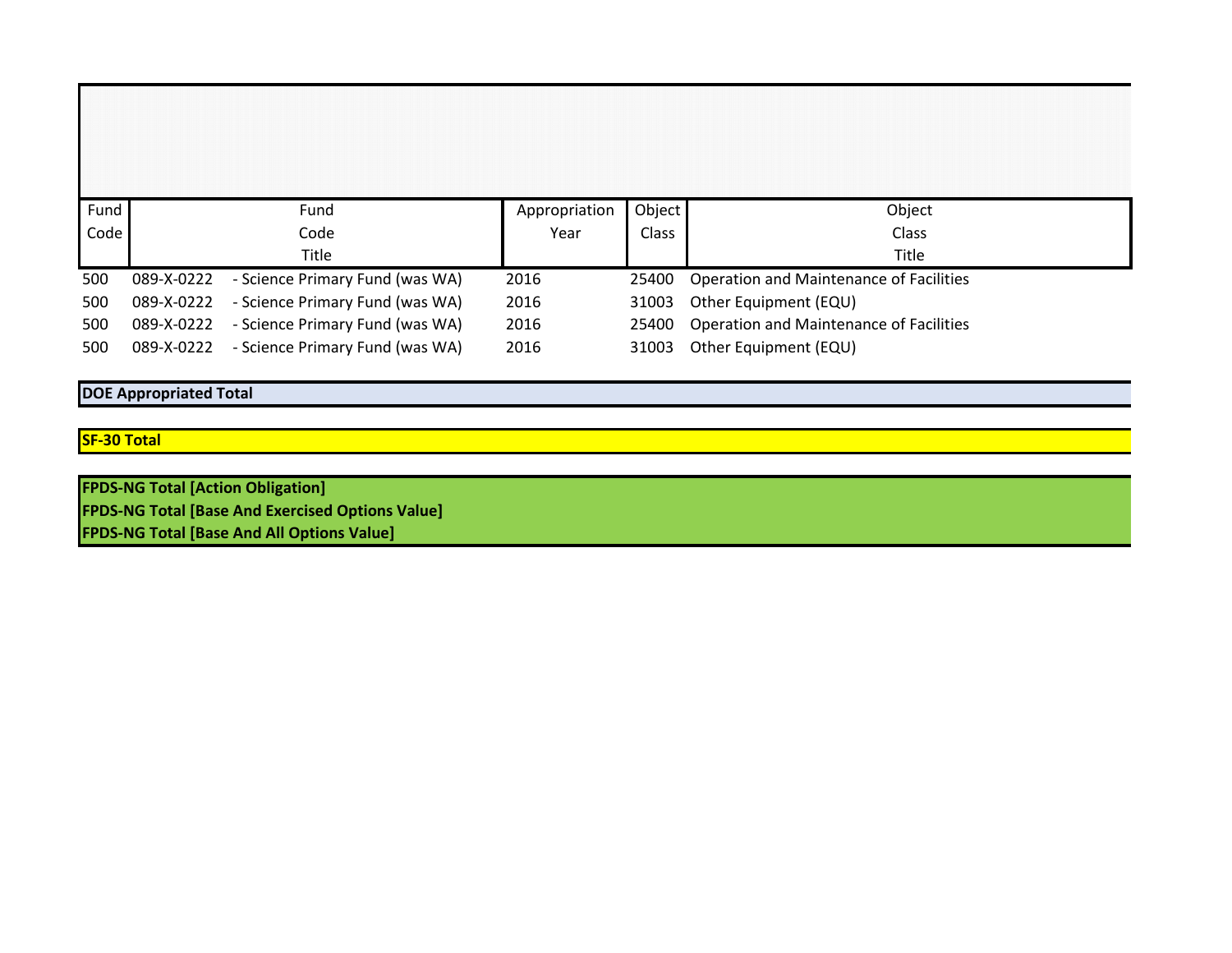## BROOKHAVEN NATIONAL LABORATORY CONTRACT MOD # 0064 [Financial 1] DE-SC0012704

| Legacy    | OCL | Program | Program                                                               | <b>WFO</b> |
|-----------|-----|---------|-----------------------------------------------------------------------|------------|
| B&R       |     |         | Title                                                                 |            |
| Control   |     |         |                                                                       |            |
| KC0000000 |     |         | C002853 2924233 KC0401040, National Synchrotron Light Source II (BNL) |            |
| KC0000000 |     |         | C002853 2924233 KC0401040, National Synchrotron Light Source II (BNL) | 0          |
| KP0000000 |     |         | C001024 2924209 KP1605010, Structural Biology Infrastructure          |            |
| KP0000000 |     |         | C001024 2924209 KP1605010, Structural Biology Infrastructure          |            |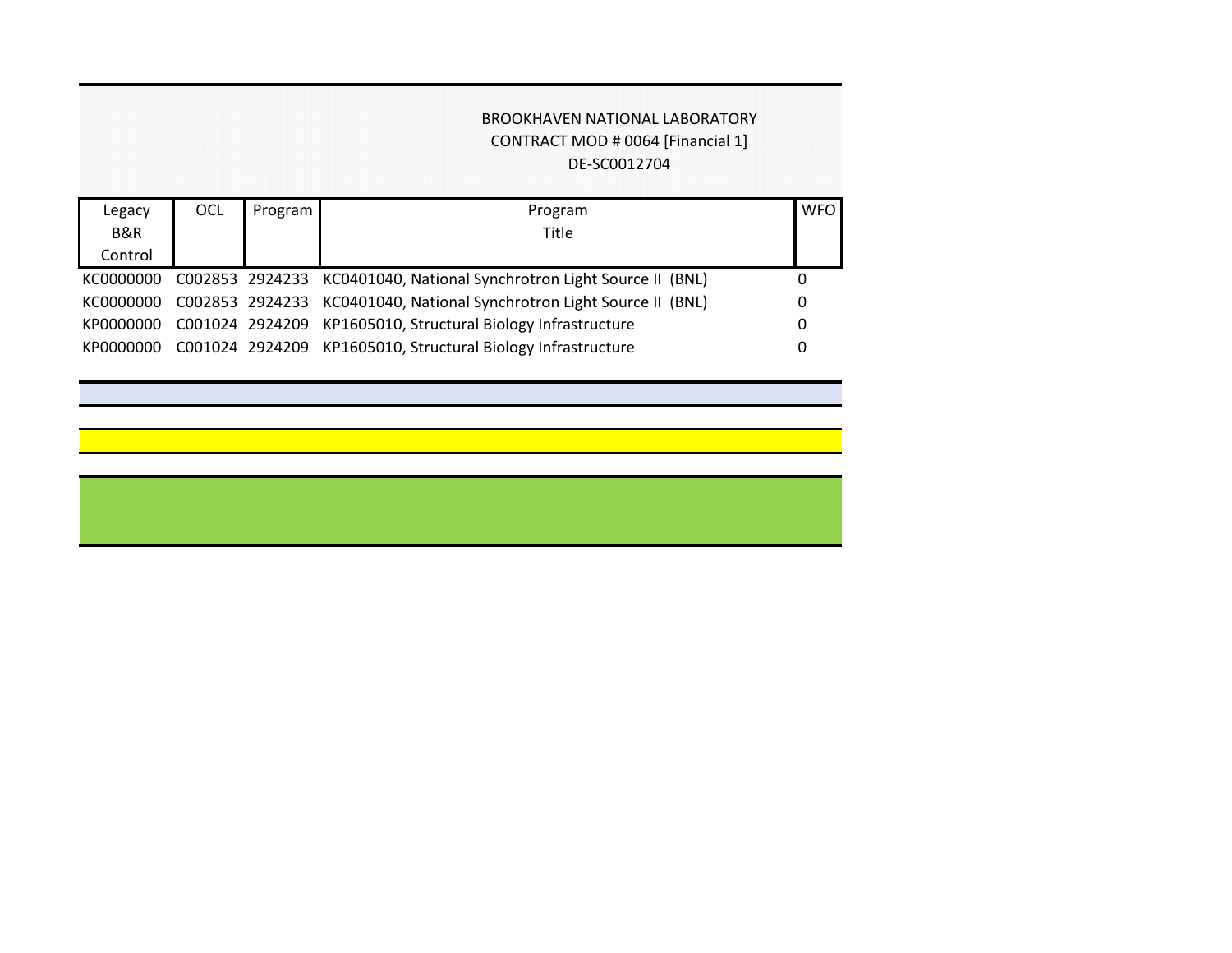| <b>WFO</b>        | Local        | Local                   | Beginning              | <b>Budget</b> |
|-------------------|--------------|-------------------------|------------------------|---------------|
| Title             | Use          | Use                     | Uncosted               | Authority     |
|                   |              | Code                    | Obligations            | Previous      |
| Default WFO Value |              | Default Local Use Value | \$25,785,995.15 \$0.00 |               |
| Default WFO Value | 485396 CHEQU |                         | \$6,757,308.93         | \$0.00        |
| Default WFO Value |              | Default Local Use Value | \$2,500,000.00         | \$0.00        |
| Default WFO Value | 485396 CHEQU |                         | \$0.00                 | \$0.00        |

**\$35,043,304.08 \$0.00**

**\$35,043,304.08 \$0.00**